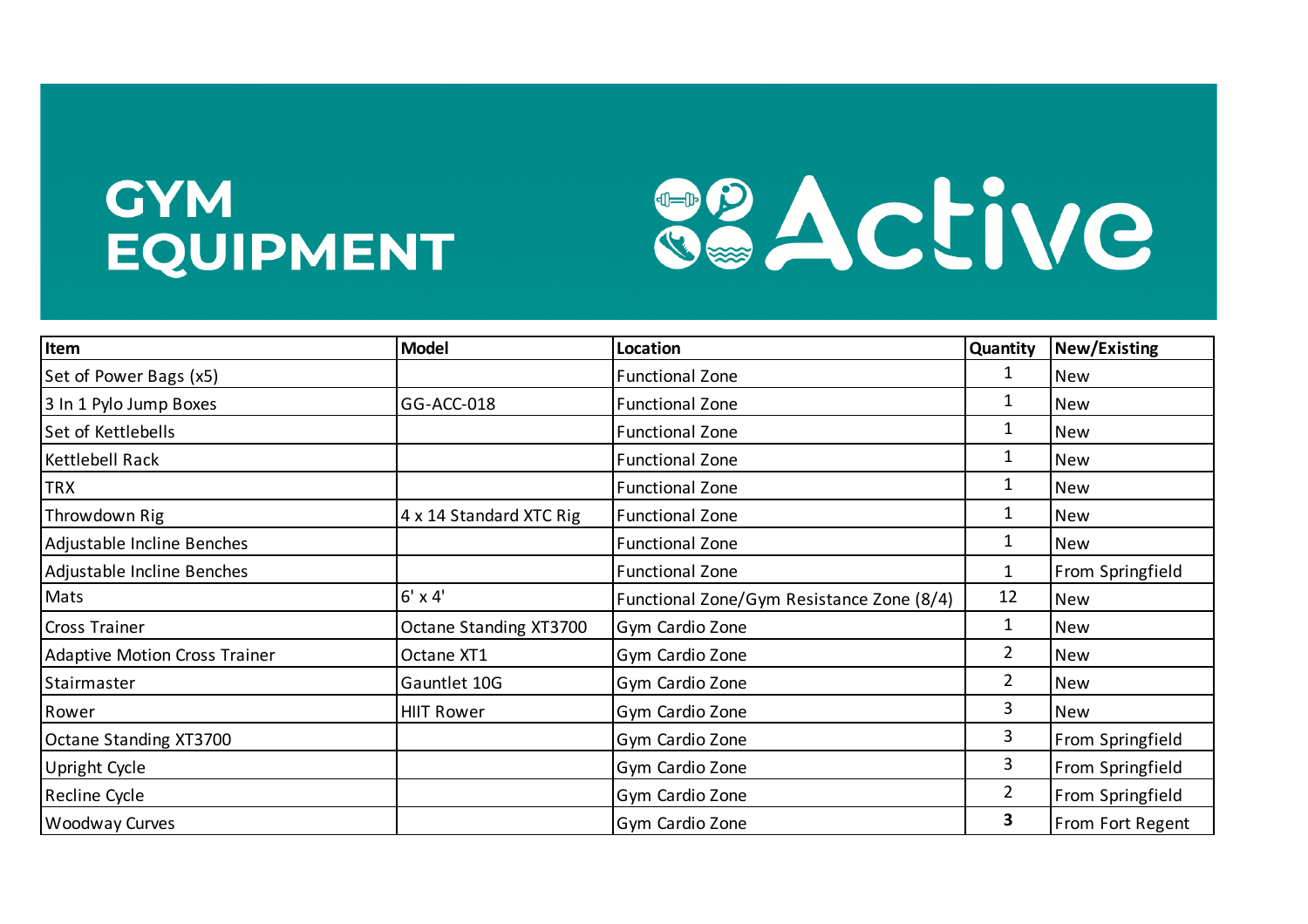| Treadmills                             |                 | Gym Cardio Zone       | 5              | From Fort Regent |
|----------------------------------------|-----------------|-----------------------|----------------|------------------|
| Watt Bike                              |                 | Gym Cardio Zone       | $\overline{2}$ | From Fort Regent |
| Land Mine Core Trainer                 | GG-ACC-020      | Gym Free Weights Zone | $\mathbf{1}$   | <b>New</b>       |
| Core Trainer Handle                    | GG-ACC-019      | Gym Free Weights Zone | $\mathbf{1}$   | <b>New</b>       |
| Urethane Dumbell Set 5kg - 50kg        |                 | Gym Free Weights Zone | $\mathbf{1}$   | <b>New</b>       |
| 10 Pair 2 Tier Dumbell Rack 5kg - 50kg |                 | Gym Free Weights Zone | $\overline{2}$ | <b>New</b>       |
| Urethane Barbell Set 10kg - 45kg       | GG-UBSET-001    | Gym Free Weights Zone | $\mathbf{1}$   | <b>New</b>       |
| 10 Barbell Rack 10kg - 45kg            | GG-BARBRACK-010 | Gym Free Weights Zone | $\mathbf{1}$   | <b>New</b>       |
| Olympic Tricep Bar                     | GG-BARS-010     | Gym Free Weights Zone | $\mathbf{1}$   | <b>New</b>       |
| Olympic Hex Trap Bar                   | GG-BARS-009     | Gym Free Weights Zone | $\mathbf{1}$   | <b>New</b>       |
| EZ Curl Bar                            | GG-BARS-008     | Gym Free Weights Zone | $\overline{2}$ | <b>New</b>       |
| Elite Olympic Bars 20kg                | GG-BARS-001     | Gym Free Weights Zone | $\overline{7}$ | <b>New</b>       |
| <b>Olympic Bar Collars</b>             | GG-BARS-012     | Gym Free Weights Zone | 16             | <b>New</b>       |
| <b>Spring Collars</b>                  | GG-BARS-011     | Gym Free Weights Zone | 20             | <b>New</b>       |
| Urethane Olympic Tri-Grip 1.25kg Discs |                 | Gym Free Weights Zone | 16             | <b>New</b>       |
| Urethane Olympic Tri-Grip 2.5kg Discs  |                 | Gym Free Weights Zone | 24             | <b>New</b>       |
| Urethane Olympic Tri-Grip 5kg Discs    |                 | Gym Free Weights Zone | 24             | <b>New</b>       |
| Urethane Olympic Tri-Grip 10kg Discs   |                 | Gym Free Weights Zone | 24             | <b>New</b>       |
| Urethane Olympic Tri-Grip 15kg Discs   |                 | Gym Free Weights Zone | 24             | <b>New</b>       |
| Urethane Olympic Tri-Grip 20kg Discs   |                 | Gym Free Weights Zone | 24             | <b>New</b>       |
| Urethane Olympic Tri-Grip 25kg Discs   |                 | Gym Free Weights Zone | 24             | <b>New</b>       |
| Multi Adjustable Benches               | 9NP-B7506       | Gym Free Weights Zone | $\overline{2}$ | <b>New</b>       |
| Adjustable Decline Benches             | 9NP-B7508       | Gym Free Weights Zone | $\overline{2}$ | <b>New</b>       |
| Preacher Curl Bench                    | 9NP-B7509       | Gym Free Weights Zone | $\mathbf{1}$   | <b>New</b>       |
| <b>Half Rack</b>                       | 9-HDHR2         | Gym Free Weights Zone | $\mathbf{1}$   | <b>New</b>       |
| Olympic Flat Bench                     | 9NP-B7202       | Gym Free Weights Zone | $\mathbf{1}$   | <b>New</b>       |
| Squat Rack                             | 9NP-R8008       | Gym Free Weights Zone | $\mathbf 1$    | <b>New</b>       |